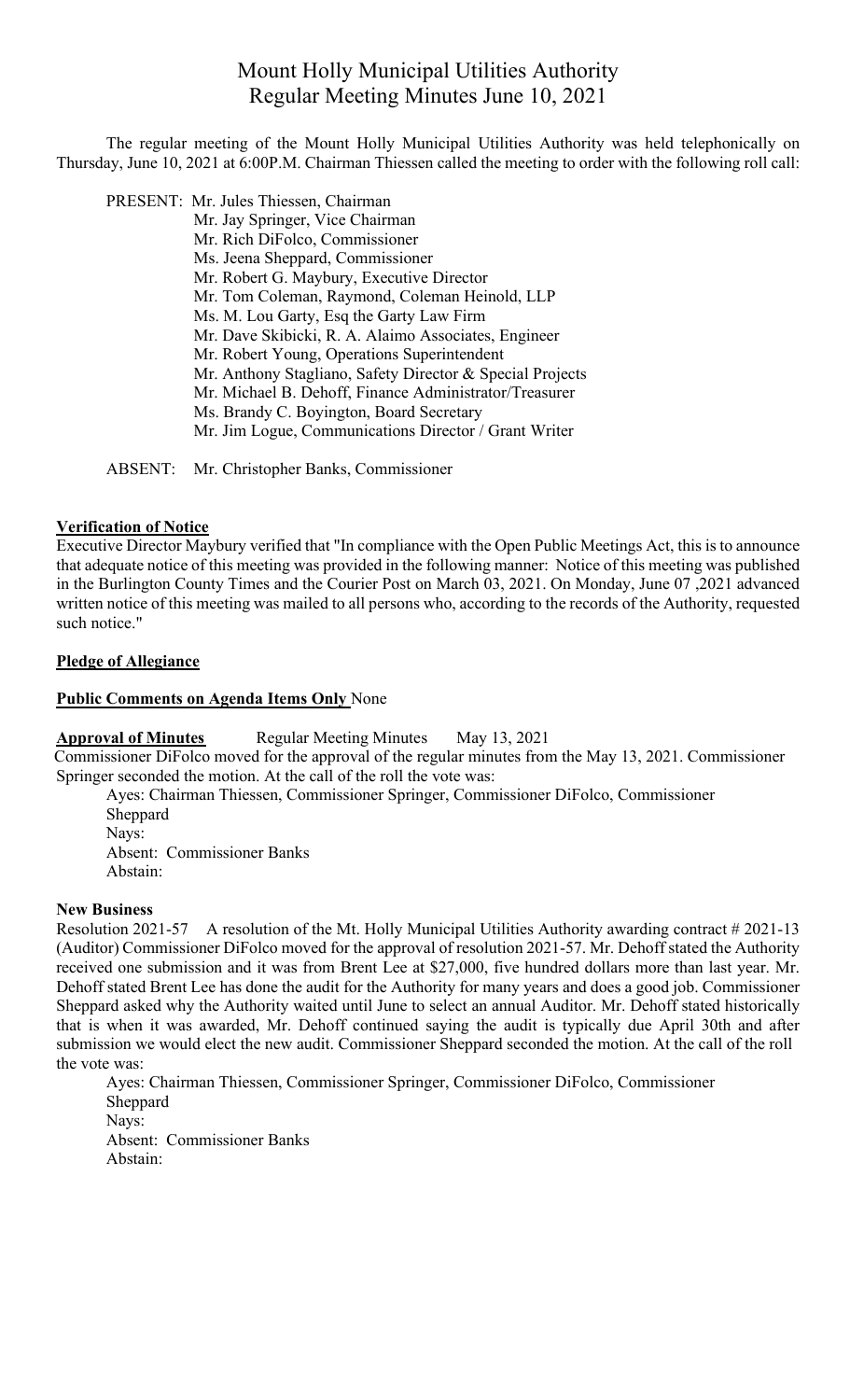Resolution 2021-58 A resolution of the Mt. Holly Municipal Utilities Authority awarding contract # 2021-14 for Cured in Place Pipe (C.I.P.P). Executive Director Maybury stated this is to award a contract to install a lining in approximately sixteen hundred feet of ACP pipe in Mt. Holly and Lumberton Townships. Mr. Stagliano informed the board of additional details of the project and the bidding process. Mr. Stagliano recommended that the Authority award the contract to Standard Pipes Services, Inc. Commissioner Sheppard questioned if the Authority has worked with any of the other bidders. Commissioner DiFolco questioned the reason for difference in lowest and highest bid. Mr. Stagliano answered both Commissioners in detail. Commissioner DiFolco moved for the approval of resolution 2021-58. Commissioner Springer seconded the motion. At the call of the roll the vote was:

Ayes: Chairman Thiessen, Commissioner Springer, Commissioner DiFolco, Commissioner Sheppard Nays: Absent: Commissioner Banks Abstain:

Resolution 2021-59 A resolution of the Mt. Holly Municipal Utilities Authority awarding contract # 2021-10 (**Roll-off Truck**) Commissioner Springer moved to *table* resolution 2021-59. Commissioner Sheppard seconded the motion. At the call of the roll the vote was:

Ayes: Chairman Thiessen, Commissioner Springer, Commissioner DiFolco, Commissioner Sheppard Nays: Absent: Commissioner Banks Abstain:

Motion to allow the Authority's purchasing department to negotiate with vendors for a Roll-off Truck. Commissioner DiFolco moved to allow negotiations with vendor for roll-off truck with the understanding that the Executive Director would return to the board with a report as to his negotiation so a formal resolution could be considered at that time. Commissioner Sheppard seconded the motion. At the call of the roll the vote was:

Ayes: Chairman Thiessen, Commissioner Springer, Commissioner DiFolco, Commissioner Sheppard Nays: Absent: Commissioner Banks Abstain:

\*\*Resolution 2021-60 A resolution awarding contract 2020-18 for the Maple Avenue Wastewater treatment facility blower replacement project. Executive Director recommended awarding this project to Level 1 Construction. Commissioner Sheppard asked various question on the selection process, Executive Director Maybury and Mr. Skibicki, Engineer answered them. Commissioner DiFolco moved for the approval of resolution 2021-60. Commissioner Springer seconded the motion. At the call of the roll the vote was:

Ayes: Chairman Thiessen, Commissioner Springer, Commissioner DiFolco, Commissioner Sheppard Nays:

Absent: Commissioner Banks Abstain:

#### **Consent Agenda**:

"All items listed with an asterisk (\*) are considered routine by the Authority and will be enacted by one motion. Should a commissioner wish to discuss a consent agenda item separately, that item can be removed from the consent agenda and considered in its normal sequence."

| *Resolution 2021-62                               | A resolution approving the operating expenses for the month of May                                     |
|---------------------------------------------------|--------------------------------------------------------------------------------------------------------|
| *Resolution 2021-63                               | A resolution approving the sewer refunds for the month of May                                          |
| *Resolution 2021-64                               | A resolution approving the expenditures for the month of May from the<br>escrow fund.                  |
| *Resolution 2021-65                               | A resolution approving the expenditures for the month of May from the<br>improvement replacement fund. |
|                                                   | Commissioner DiFolco moved for the approval of consent agenda. Commissioner Sheppard seconded          |
| The motion. At the call of the roll the vote was: |                                                                                                        |
|                                                   | Ayes: Chairman Thiessen, Commissioner Springer, Commissioner DiFolco, Commissioner                     |
| Sheppard                                          |                                                                                                        |
| Nays:                                             |                                                                                                        |
| <b>Absent: Commissioner Banks</b>                 |                                                                                                        |

Abstain:

**Communications:**